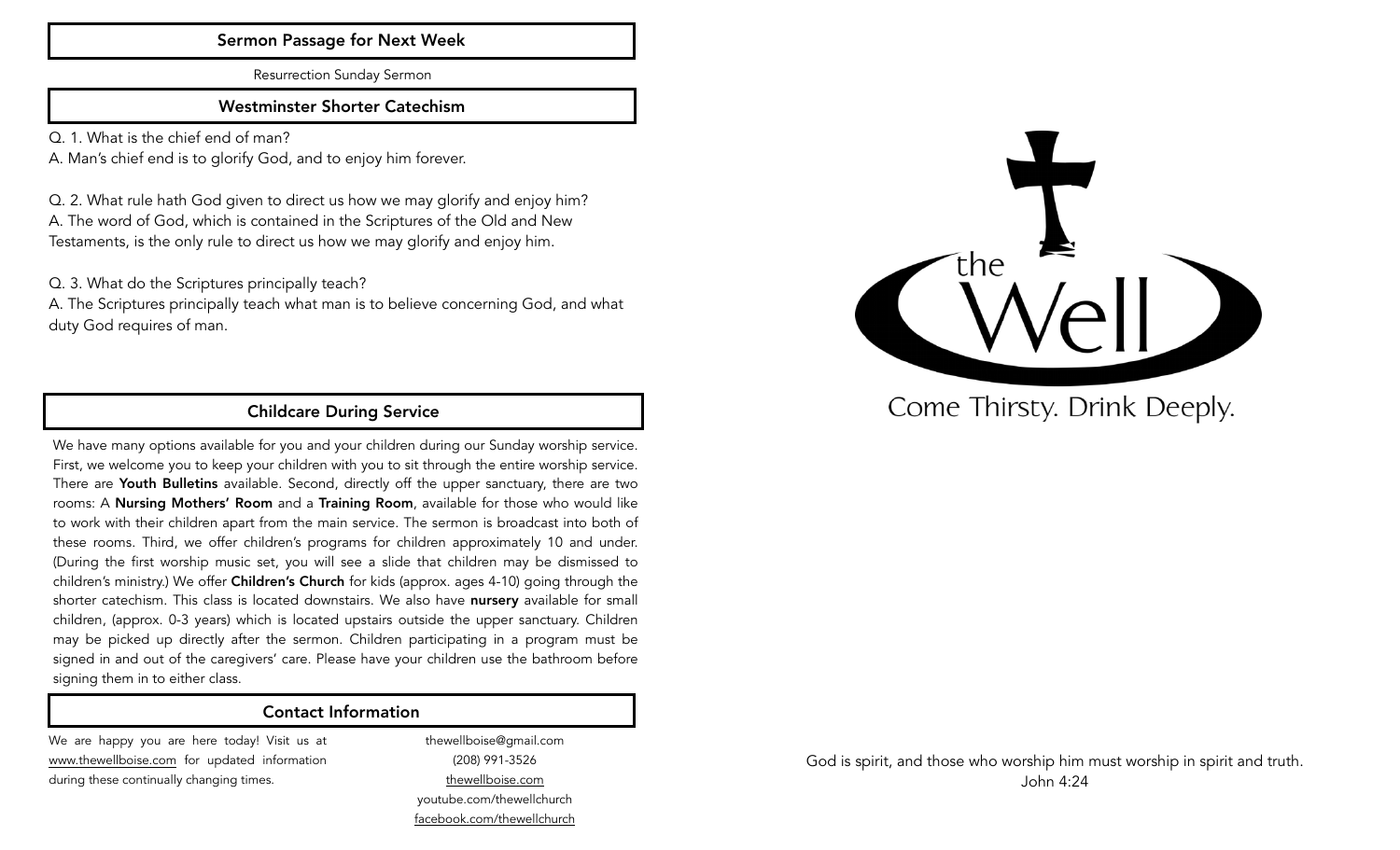# Order of Worship Upcoming Events Sunday, April 10, 2022

| Prelude                                                                  | Come, People of the Risen King             |
|--------------------------------------------------------------------------|--------------------------------------------|
| Announcements                                                            |                                            |
| <b>Westminster Shorter Catechism</b>                                     | Questions 1, 2 & 3                         |
| Greeting from the Lord                                                   | Revelation 1:4-5a                          |
| Call to Worship                                                          | Psalm 145                                  |
| Prayer of Adoration                                                      |                                            |
| Songs of Praise                                                          | How Great Thou Art                         |
|                                                                          | Come, People of the Risen King             |
| Prayer of Confession                                                     |                                            |
| Songs of Assurance                                                       | Not In Me                                  |
|                                                                          | Whate'er My God Ordains is Right           |
| New Testament Reading                                                    | <b>Matthew 17</b>                          |
| (Children's Ministry is available at this time.)<br>Song of Illumination | Jesus Strong and Kind                      |
| <b>Reading of God's Word</b>                                             | 1 Corinthians 15:24-27a                    |
| Sermon                                                                   | The Progress of the Kingdom in the Gospels |
| Song of Response                                                         | All Hail the Power of Jesus' Name          |
| Prayer and Offering                                                      | 2 Corinthians 8:7-9                        |
| Song of Commission                                                       | Lead On, O King Eternal                    |
| Blessing from the Lord                                                   | Ephesians 3:20-21                          |
| Preaching - Josh Bales                                                   | Leading Service - Josh Bales               |

#### This Week

Sunday, April 10th Membership Class & Sunday School Q&A (9am),

Upcoming Events

For Future Planning

Worship (10:15), Building Committee Meeting, Spanish Service (2pm), Sunday Evening Service & Fellowship (6pm) Tuesday, April 12th Elder Meeting (6pm) Wednesday, April 13th Worldview Wednesday (3pm), Wednesday Night Fellowship (6:30pm) Friday, April 15th Prayer Breakfast (6am), Good Friday Service (6pm) Saturday, April 16th Downtown Evangelism (9:30am)

Sunday, April 17th Membership Class & Sunday School Q&A (9am), Worship (10:15), Communion Sunday, Spanish Service (2pm) Sunday Evening Service & Fellowship (6pm) Wednesday, April 20th Worldview Wednesday (3pm), Wednesday Night Fellowship (6:30pm) Thurs.-Sat., April 21-23 Women's Retreat Friday, April 22nd Prayer Breakfast (6am) Sunday, April 25th Membership Class & Sunday School Q&A (9am), Worship (10:15), Spanish Service (2pm) Sunday Evening Service & Fellowship (6pm) Wednesday, April 27th Wednesday Night Fellowship (6:30pm)

Wed.-Sun. 4/27-5/1 Children's Clothing Swap Friday, April 29th Prayer Breakfast (6am) Saturday, April 30th Downtown Evangelism (9:30am)

Sunday, May 1st Covenant Member's Meeting Saturday, June 18th RYS Yard Sale and Pancake Breakfast Mon-Fri, July 18-22 Reformed Youth Services Convention Mon-Thurs., August 15-18 Church Camping Trip @Silvercreek Plunge Fri.-Sat., October 21-22 Reformation Boise Conference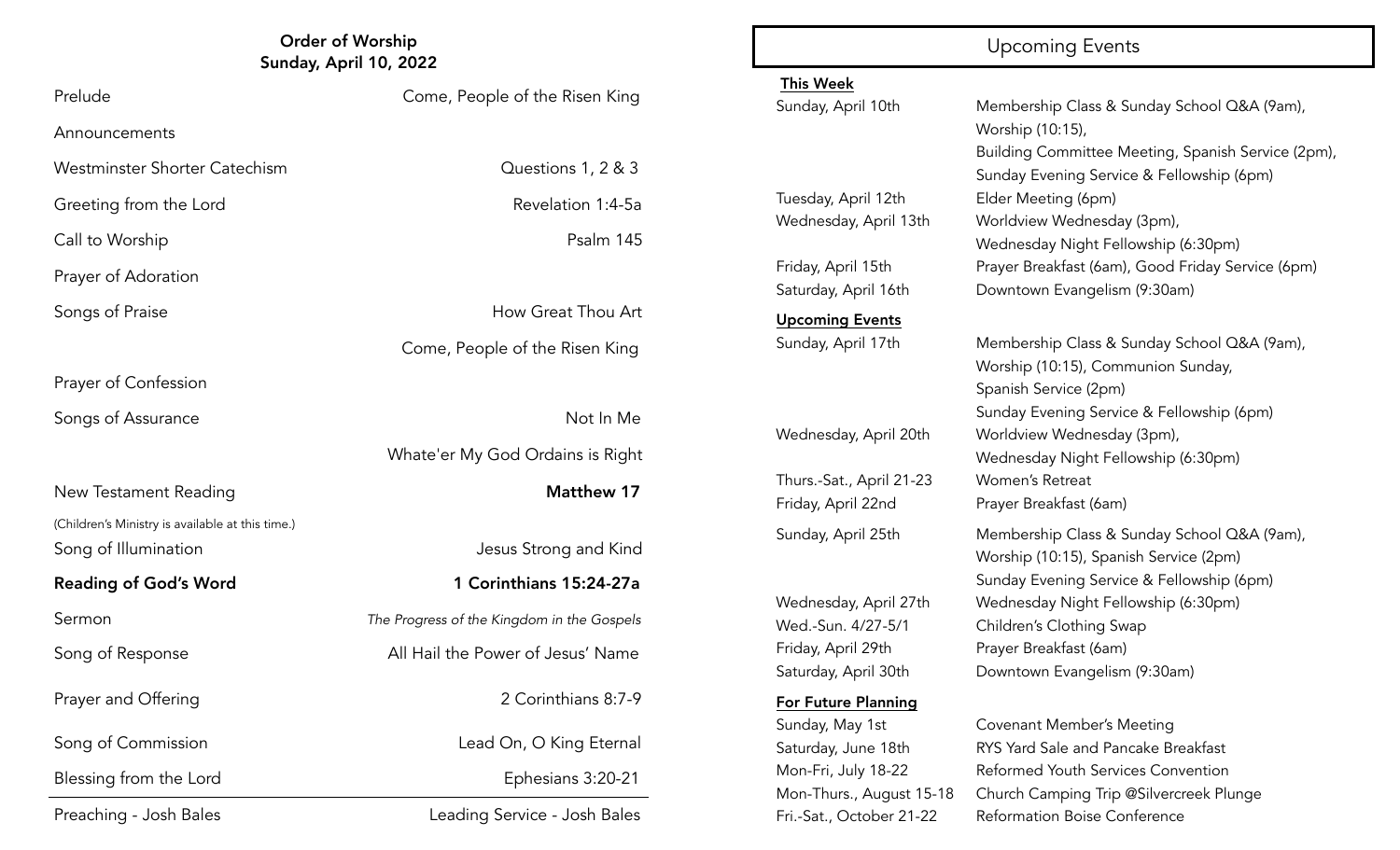#### **Ministries**

~Sunday School ~ Join us at 9am for a Q&A session on our current sermon series. We will meet downstairs in Spurgeon Hall.

 $\sim$ Membership Class  $\sim$  Sunday mornings at 9am. This nine week class covers what The Well believes and is a requirement to become a member.

~ Spanish Ministry ~ Join us at 2pm each Sunday for our Spanish service. Contact Pastor Abi for more information.

~Sunday Evening Service ~ We gather for evening worship and prayer at 6pm, followed by a fellowship potluck.

~Worldview Wednesdays ~ Classes geared towards children ages 3 through high school. We meet from 3-6pm on most Wednesdays. Contact Kim Burton for more information.

~Wednesday Night Fellowship ~ Join us each Wednesday evening for our mid-week studies. We gather together to sing and then break into smaller settings (nursery through high school, men and women) to study God's word. The last Wednesday night of each month is a fellowship and game night.

~Men's Ministry ~ Meets on Wednesday evenings during Wednesday Night Fellowship.

~Women's Ministry ~ Meets on Wednesday evenings during Wednesday Night Fellowship.

~Youth Ministry ~ Meets on Wednesday evenings during Wednesday Night Fellowship.

~Weekly Prayer Breakfast ~ Meet with us each Friday morning at 6am for breakfast and a time of prayer. Even if you can't make it to the church on Friday mornings, we invite you to set your alarms and spend a purposeful time communing with our Father!

~Downtown Evangelism ~ Join us as we go into our community and share the Good News! Meet at the church at 6pm for prayer and go out from there. (Watch the calendar for dates, as we aim to be at some of our local community events.) Contact Mike Lewis for more information.

~ Food Pantry ~ We have a blue bin located in the foyer where you can donate canned goods. (Please nothing perishable.) The deacons will distribute food on an as needed basis. Please contact any of our deacons if you are in need.

~ Clothing Closet ~ We have a children's clothing closet downstairs. Our next swap will be set up downstairs Wednesday 4/27 through Sunday 5/1. Bring your children's outgrown clothing by 4/24 to be sorted. We hold a clothing swap once a quarter, but if you have needs in between, contact Crystal Schindele

 $\sim$  Email List  $\sim$  Join our email list for announcements and updates. This is our main way of communicating upcoming events, prayer requests and any scheduling changes. Send an email to [thewellboise@gmail.com](mailto:thewellboise@gmail.com)

#### How Great Thou Art

O Lord my God! When I in awesome wonder Consider all the worlds Thy hands have made, I see the stars, I hear the rolling thunder, Thy power throughout the universe displayed.

Then sings my soul, my Savior God to Thee; How great Thou art! How great Thou art! Then sings my soul, my Savior God to Thee; How great Thou art! How great Thou art!

And when I think that God, His Son not sparing, Sent Him to die, I scarce can take it in; That on the cross, my burden gladly bearing, He bled and died to take away my sin...

Then sings my soul, my Savior God to Thee; How great Thou art! How great Thou art! Then sings my soul, my Savior God to Thee; How great Thou art! How great Thou art!

When Christ shall come with shout of acclamation And take me home, what joy shall fill my heart! Then I shall bow in humble adoration And there proclaim, my God how great Thou art!

Then sings my soul, my Savior God to Thee; How great Thou art! How great Thou art! Then sings my soul, my Savior God to Thee; How great Thou art! How great Thou art!

© 1949 and 1953 Manna Music, Inc., Stuart Hine Trust. Administration: U.S.A. All rights by EMI CMG, except print rights administered by Hope Publishing. North, Central And South America by Manna Music. Rest of world - Kingsway Communications., and Stuart K. Hine Trust

CCLI Song # 14181 -- CCLI License # 20006418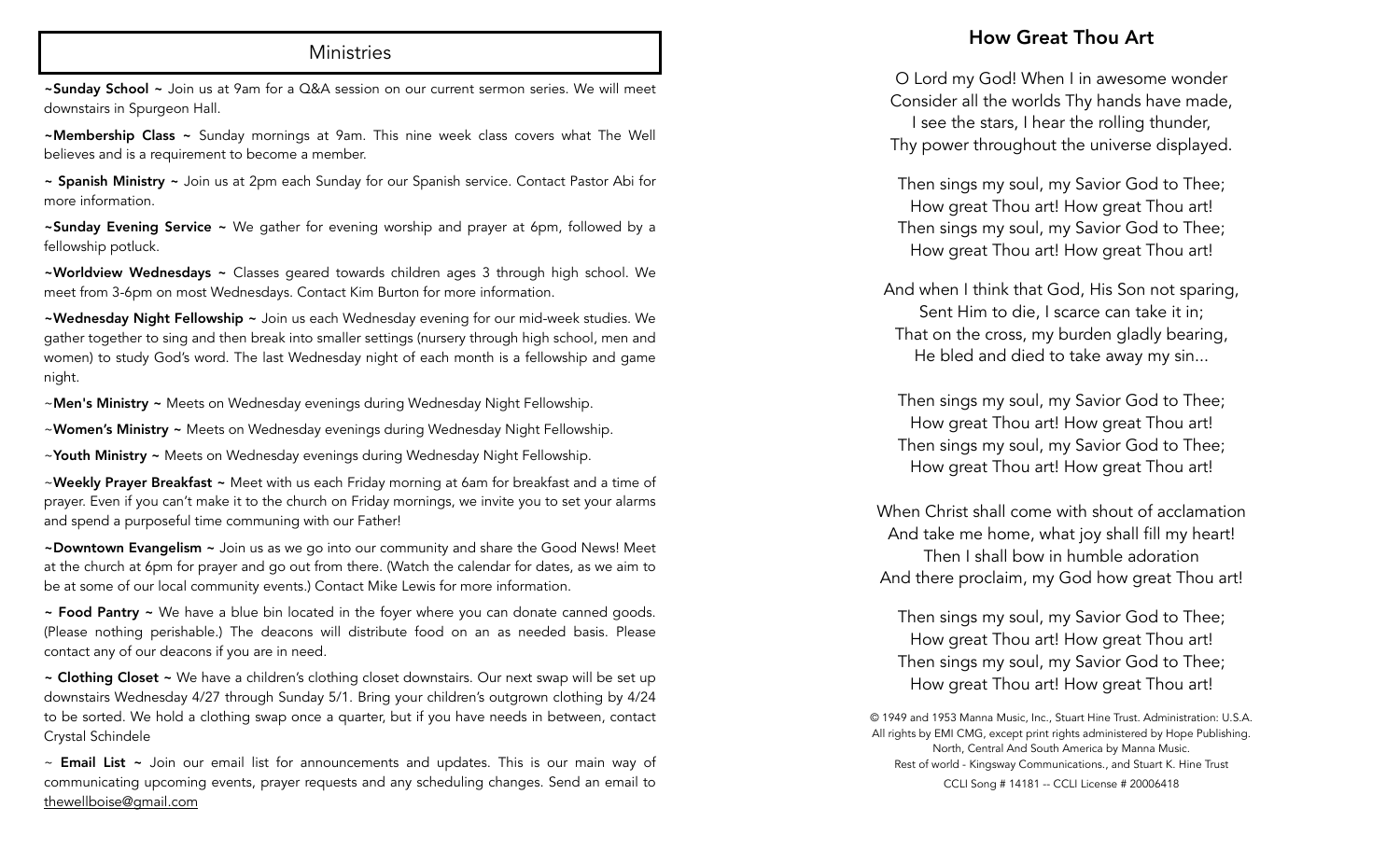### Come , People of the Risen King

Come, people of the risen King, who delight to bring Him praise. Come, all and tune your hearts to sing to the Morning Star of grace. From the shifting shadows of the earth we will lift our eyes to Him, Where steady arms of mercy reach to gather children in.

> $\sim$  Chorus  $\sim$ Rejoice! Rejoice! Let every tongue rejoice! One heart, one voice, O Church of Christ, rejoice!

Come, those whose joy is morning sun and those weeping in the night. Come, those who tell of battles won, and those struggling in the fight. For His perfect love will never change, and His mercies never cease, But follow us through all our days with the certain hope of peace.

Come, young and old from every land, men and women of the faith. Come, those with full or empty hands, find the riches of His grace. Over all the world, His people sing, shore to shore we hear them call The Truth that cries through every age; 'Our God is all in all'.

### Not In Me

No list of sins I have not done, no list of virtues I pursue No list of those I am not like can earn myself a place with You O God, be merciful to me. I am a sinner through and through My only hope of righteousness is not in me, but only You No humble dress, no fervent prayer, no lifted hands, no tearful song

No recitation of the truth can justify a single wrong My righteousness is Jesus' life. My debt was paid by Jesus' death My weary load was borne by Him, and He alone can give me rest

No separation from the world, no work I do, no gift I give Can cleanse my conscience, cleanse my hands I cannot cause my soul to live

But Jesus died and rose again. The pow'r of death is overthrown My God is merciful to me and merciful in Christ alone

My righteousness is Jesus' life. My debt was paid by Jesus' death My weary load was borne by Him, and He alone can give me rest And He alone can give me rest

# Lead On, O King Eternal

Lead on, O King Eternal, the day of march has come; Henceforth in fields of conquest your tents shall be our home. Through days of preparation your grace has made us strong; And now, O King Eternal, we lift our battle song.

So lead on, lead on King of heaven, My light and my salvation; Your faithfulness endures. O lead on, lead us to your kingdom; Through joy or tribulation, We follow You; we follow You alone.

Lead on, O King Eternal, till sin's fierce war shall cease, And holiness shall whisper the sweet amen of peace. For not with swords' loud clashing, nor roll of stirring drums With deeds of love and mercy the heavenly kingdom comes.

So lead on, lead on King of heaven, My light and my salvation; Your faithfulness endures. O lead on, lead us to your kingdom; Through joy or tribulation, We follow You; we follow You alone.

Lead on, O King Eternal; we follow, not with fears, For gladness breaks the morning where'er Your face appears. Your cross is lifted o'er us, we journey in its light; The crown awaits the conquest; lead on, O God of might.

So lead on, lead on King of heaven, My light and my salvation; Your faithfulness endures. O lead on, lead us to your kingdom; Through joy or tribulation, We follow You; we follow You alone.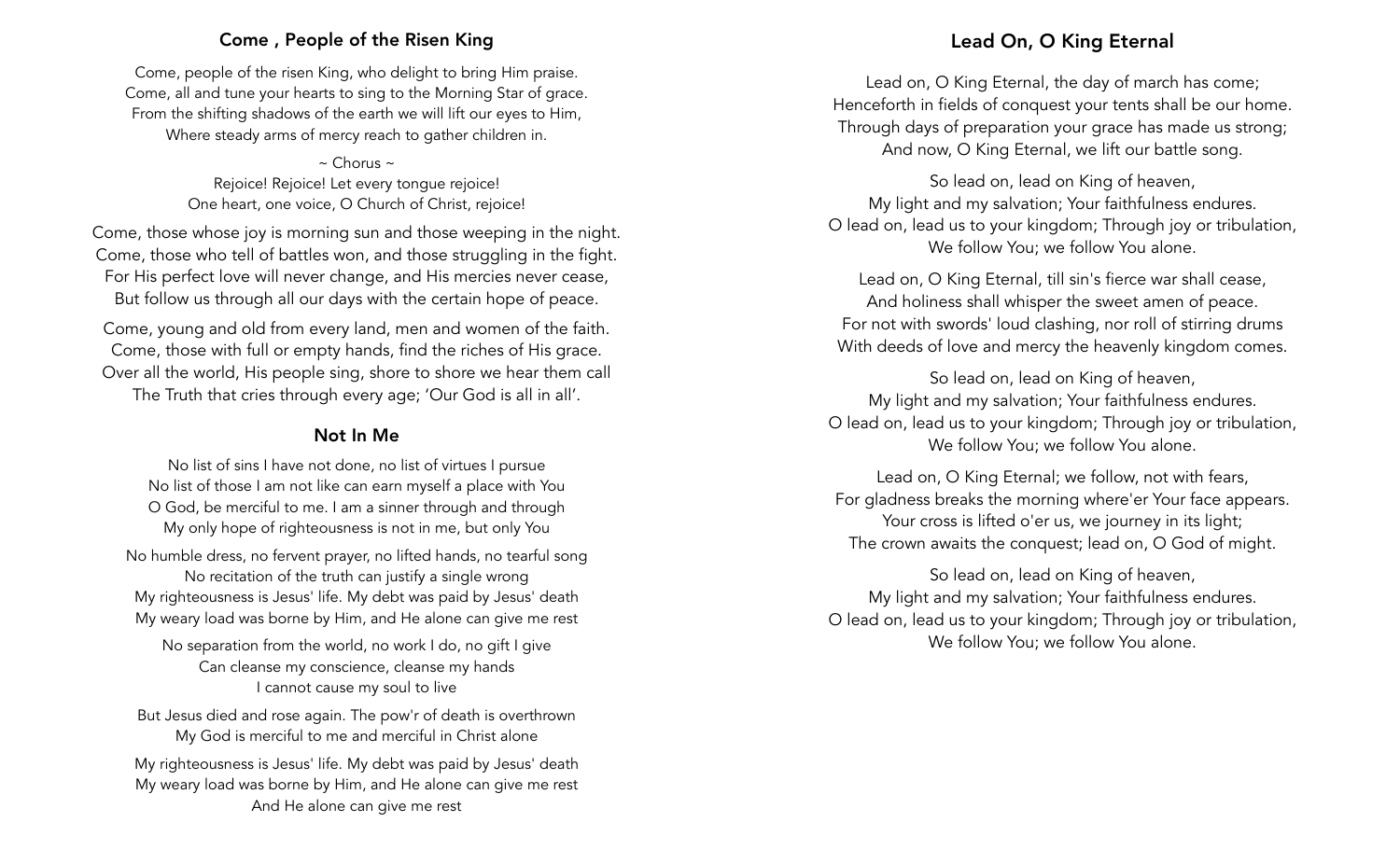### All Hail The Power Of Jesus' Name

All hail the power of Jesus' name Let angels prostrate fall Bring forth the royal diadem And crown Him, Lord of all Bring forth the royal diadem And crown Him, Lord of all

Ye chosen seed of Israel's race Ye ransomed from the fall Hail Him Who saves you by His grace And crown Him, Lord of all Hail Him Who saves you by His grace And crown Him, Lord of all

Let every kindred, every tribe On this terrestrial ball To Him all majesty ascribe And crown Him, Lord of all To Him all majesty ascribe And crown Him, Lord of all

O that with yonder sacred throng We at His feet may fall We'll join the everlasting song And crown Him, Lord of all We'll join the everlasting song And crown Him, Lord of all We'll join the everlasting song And crown Him, Lord of all

# Whate'er My God Ordains is Right

Whate'er my God ordains is right, His holy will abideth; I will be still whate'er He does, And follow where He guideth. He is my God, though dark my road; He holds me that I shall not fall; And so to Him I leave it all, And so to Him I leave it all.

Whate'er my God ordains is right, He never will deceive me; He leads me by the proper path, I know He will not leave me. I take, content, what He has sent; His hand can turn my griefs away; And patiently I wait His day, And patiently I wait His day.

Whate'er my God ordains is right, Though now this cup in drinking May bitter seem to my faint heart, I take it all, unshrinking. My God is true, each morn anew. Sweet comfort yet shall fill my heart; And pain and sorrow shall depart, And pain and sorrow shall depart.

Whate'er my God ordains is right, Here shall my stand be taken; Though sorrow, need, or death be mine, Yet I am not forsaken. My Father's care is round me there; He holds me that I shall not fall; And so to Him I leave it all, And so to Him I leave it all.

# Jesus, Strong and Kind

Jesus said That if I thirst I should come to Him No one else can satisfy I should come to Him

Jesus said If I am weak I should come to Him No one else can be my strength I should come to Him

# ~Chorus~

For the Lord is good and faithful He will keep us day and night We can always run to Jesus Jesus, strong and kind

Jesus said That if I fear I should come to Him No one else can be my shield I should come to Him

~Chorus~

Jesus said if I am lost He will come to me And He showed me on that cross He will come to me

© 2019 CityAlight Music (Admin. by Capitol CMG Publishing (Integrity Music [DC Cook])), Wanaaring Road Music, and Remaining portion is unaffiliated 1 CCLI Song # 7139992 -- CCLI License # 20006418